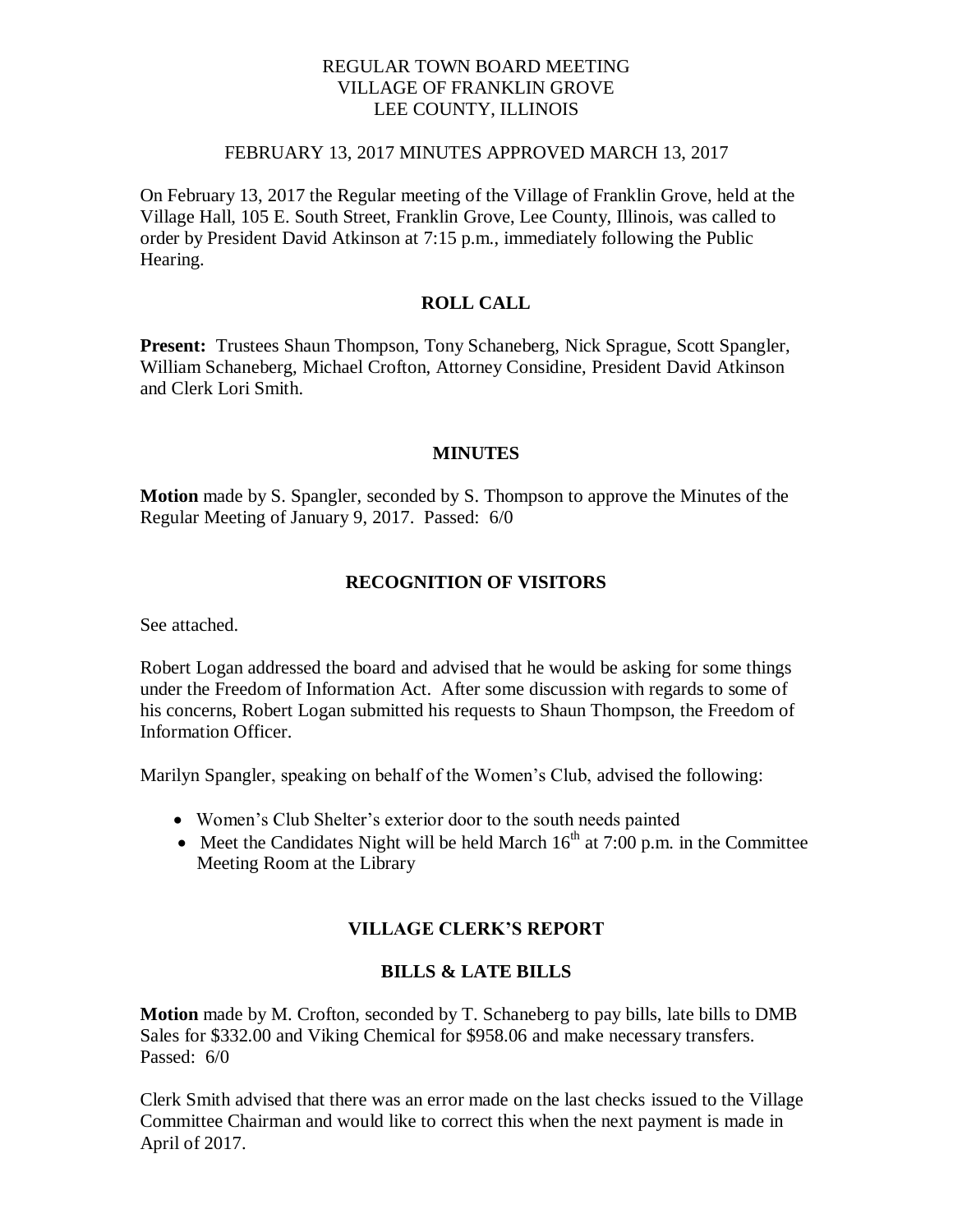**Motion** made by S. Spangler, seconded by N. Sprague to allow the Village Clerk to make the necessary corrections to the Committee Chairman pay. Passed: 6/0

#### **POLICE REPORT**

See attached.

### **LEGAL ISSUES (Attorney Considine)**

Attorney Considine advised that there was an Ordinance Violation to a resident and believes she has paid \$400.00 of that fine to the Court House this past week and that money should be coming to the Village.

In regards to the Suski litigation, due to an unexpected medical issue, there was a delay on meeting our deadline. Everything has been done know and waiting on the Appellate Court.

#### **GENERAL ISSUES**

Gary Mason, Zoning Board President, advised that there were not enough members at the last Zoning Board Meeting to vote on the rezoning of Robert Schwarz's property, so they basically just did some information gathering. He advised that he received a petition signed by 28 people who did not want the property rezoned. He was informed by a board member that instead of rezoning the Committee could consider issuing a variance and then they could set up guidelines and have more control over the project as it goes along. No action was taken.

### C**OMMITTEE REPORTS**

### **STREETS & ALLEYS**

(T. Schaneberg Chairman)

**Motion** made by T. Schaneberg, seconded by S. Spangler to provide a dumpster at the Park for \$40.00/month. Passed: 6/0

Trustee Schaneberg advised that the cost of the "Jake Brake" signs from the County would be \$60.00 each and we would need six. Trustee Schaneberg advised that no signs can go up until a copy of the approved Ordinance is provided to the State.

#### **WATER & SEWER**

(W. Schaneberg Chairman)

Trustee Schaneberg advised that, in regards to the adjustment of the Franklin Grove Middle School, nothing will be adjusted until it has been fixed.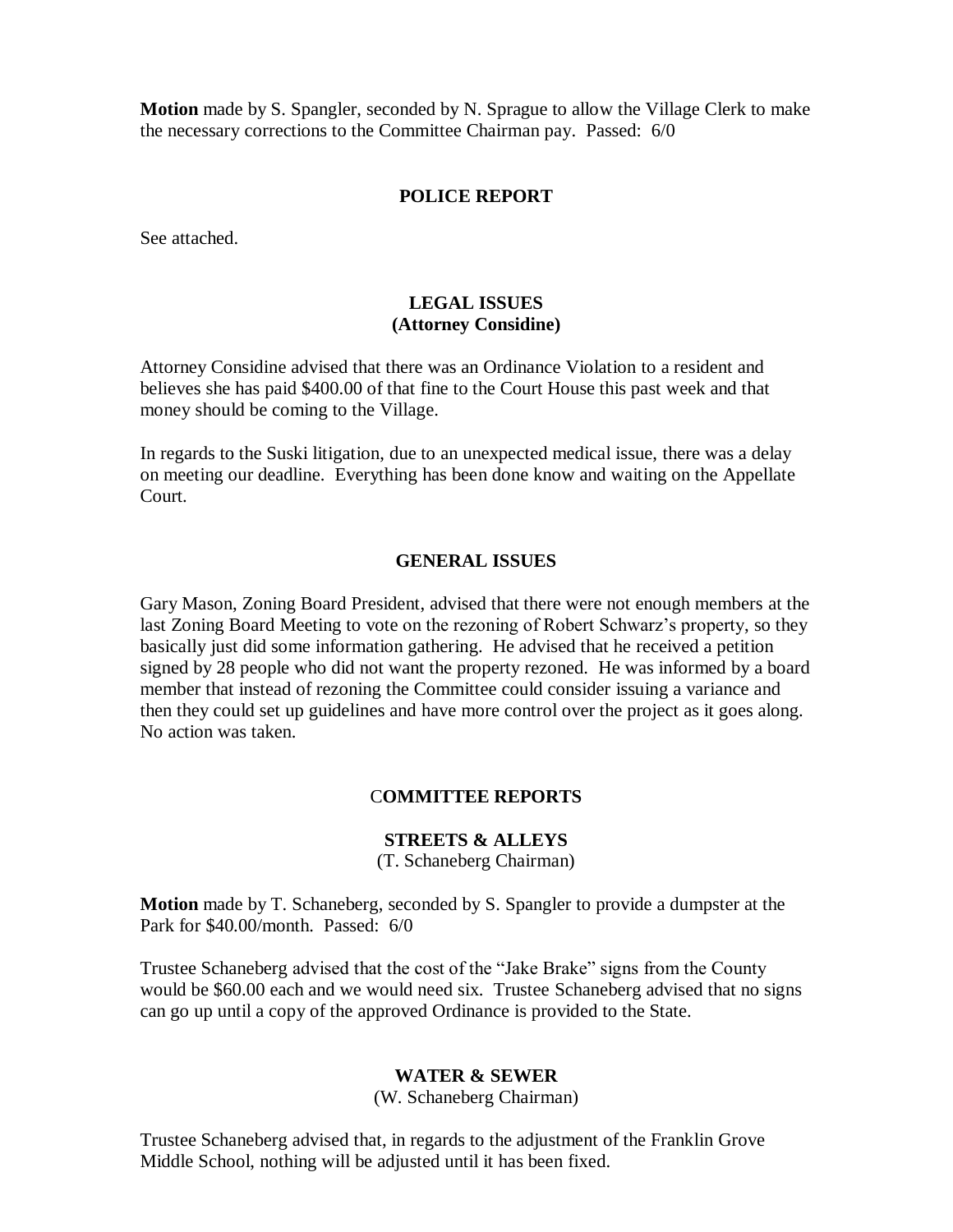Trustee Schaneberg provided the board with a list of work that is currently being done at the Water and Sewer Plant.

Clerk Smith asked for a consensus of the board to see if they want to continue with the Well House Grant. If so, the Engineer will continue to file the Quarterly Reports on behalf of the Village. President Atkinson advised that "yes" we want to continue.

### **COMMUNITY DEVELOPMENT**

(N. Sprague Chairman)

Trustee Sprague suggested that we start addressing some of the run down properties in town. If there are Ordinances to address these issues we need to start enforcing them. Attorney Considine recommended that any contact with the owners be done in writing and photographs taken so there is documentation and will provide evidence in the future.

Trustee Spangler asked about more trees being purchased. Trustee Sprague will look at his budget and see where he is at. It is possible that we allow community members to purchase trees also.

### **PROPERTIES**

#### (M. Crofton Chairman)

Trustee Crofton advised he would like to revisit purchasing the 1979 International Truck from Bonnell's with 72,000 miles for \$5,500. No action was taken.

#### **FINANCE AND INSURANCE COMMITTEE**

(S. Thompson Chairman)

Trustee Thompson advised he would like the information regarding the pump if we will be turning it into the insurance; he thanked Officer Harney for addressing the vehicles he mentioned at the last meeting; would like to see the Christmas Lights unplugged and banners changed.

#### **TOURISM**

#### (S. Spangler Chairman)

Trustee Spangler advised that the Fun Guide had several articles about Franklin Grove and would like the board to consider forming a committee to work with the School Board to see what can be done with the old Middle School building so it isn't sitting vacant.

Marilyn Spangler advised that the Easter Egg Hunt will be held at Atlasta Park on April 15, 2017 at 11:00 a.m.; the Car Show will be May 13, 2017 and listed all the Special Events that need to be provided to the Insurance Company.